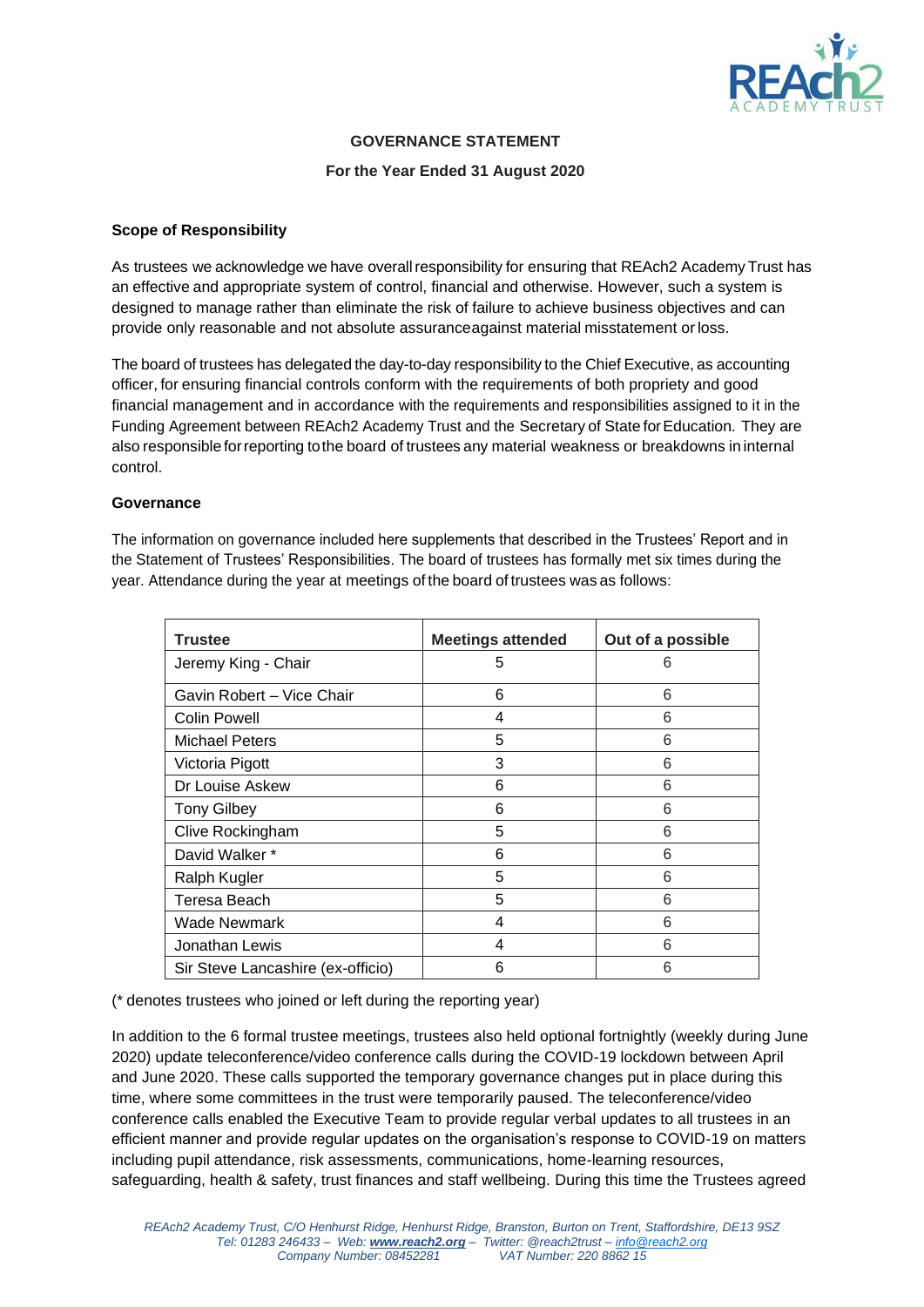

temporary COVID19 BusinessContinuity Terms of Reference to ensure the governance in place during this time was agile and responsive whilst adhering to good governance and due process in this short period where some committees in the trust were temporarily paused.

During the last reporting period, trustees undertook an annual self-evaluation review of governance in order to inform the continual process of board improvement. This year the review focussed on the trustee board as a collective, deemed appropriate following the skills audit carried out in 2019 and whilst the new cluster model was still being embedded following the governance review carried out during 2018-19. The Company Secretary led this review and undertook telephone interviews with each trustee using conversation headings taken from the ICSA MAT board effectiveness guidance and The Charity Governance Code. The outcome of this review was shared with the trust board to enable the work to feed into the work on board composition, equality, diversity and inclusion, future skills audits, trustee induction design and trustee development plans, trustee succession planning and also work on drafting a new and revised scheme of delegation for the Trust. The main areas agreed by trustees for further action and further embedding in governance processes in the year ahead included the following:

- Identification of board succession priorities.
- Training, induction and trustee development recognising that induction is a key input to board effectiveness
- The sequencing and timing of board committees in relation to the work flow and input into the main Trust Board
- Considerations on improving diversity, equality and inclusion on the Trust Board and throughout the Trust
- Revising the Scheme of Delegation following the new cluster structure and training those involved in governance throughout the trust on use of the scheme of delegation and providing clarity on decision-making processes andmatters reserved for the Trust Board.
- Ensuring agendas remain strategic and maintaining a strategic focus with clarity on future direction and long- term strategy.

Much of this work has already been incorporated into the governance processes with the introduction of strategic agendas. The sequencing of board and committee meetings has been overhauled and revised for the 2020-21 year. A revised scheme of delegation was drafted by the Company Secretary during the period with input from stakeholders throughout the trust following the input received from trustees during the board evaluation process. The work on the scheme of delegation will continue throughout the 2020-21 year with further stakeholder input being incorporated up until December 2020 when Trustees will be asked to approve the final document. Work also commenced on considering ways to continually improve trustee diversity and equality and ways to bring new backgrounds and diversity into education leadership; this work will continue to be a high priority for the Trust board in 2020-21.

The Governance Steering Group establishedwithin the Trust in 2018-19 chaired by Louise Askew met in the autumn term of the 2019-20 year on 15 November 2019 to oversee the introduction of the cluster boards at the start of the school year.

In addition to the trust board self-evaluation review and the drafting of a new Scheme of Delegation for the Trust, other strands of governance work carried out during the year included (not exhaustive):

- A thorough review of the current terms of reference for each Trust Board Committee to ensure governanceis effective across the Trust.
- The drafting and approval of role descriptions for the Chair and Vice Chair of the Trust Board
- The development of detailed annual schedules of business and meeting cycles.
- A revision of the Articles of Association (non-regulated alterations)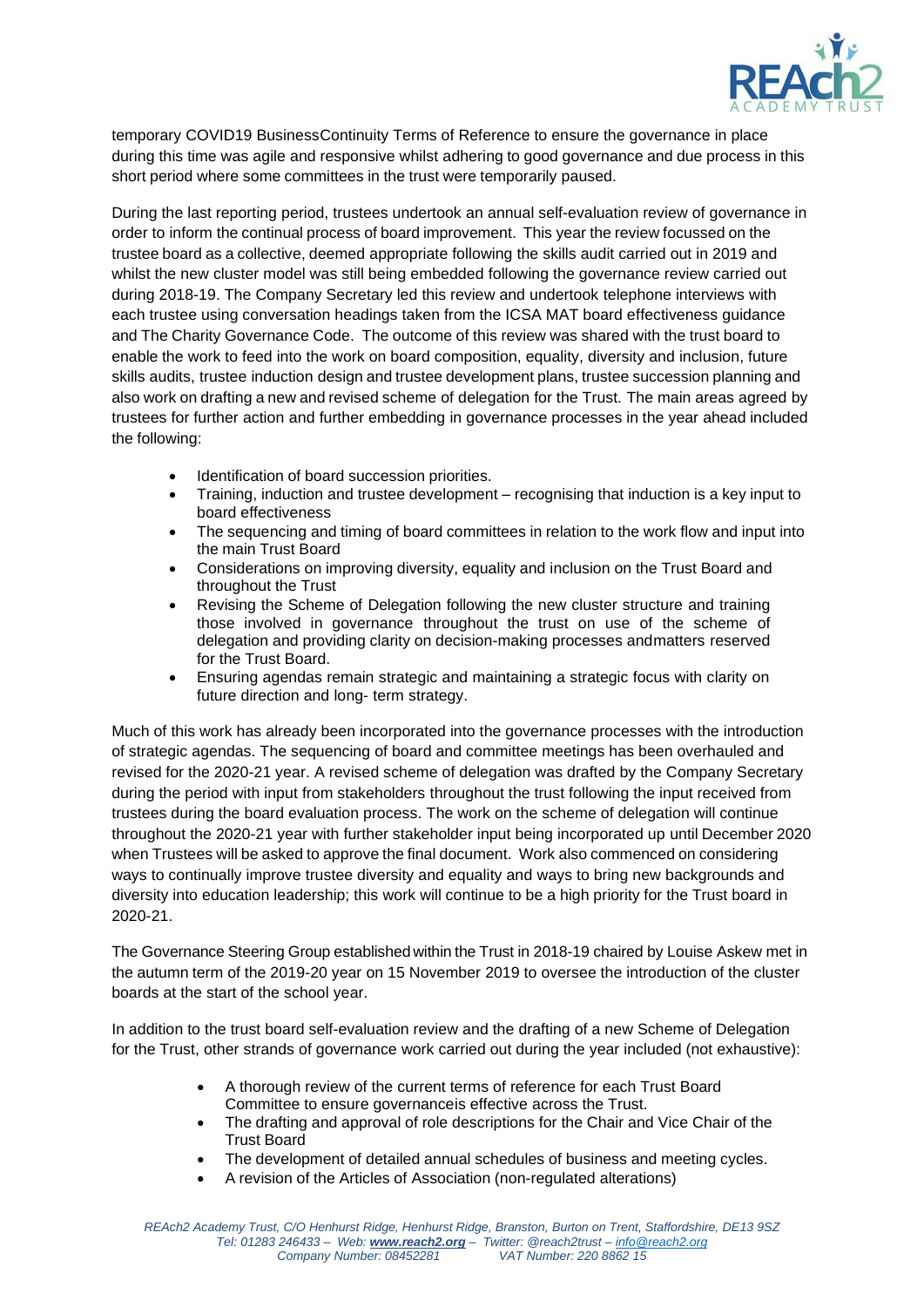

- The drafting of COVID-19 Business Continuity Terms of Reference for Board and Committees as well asdrafting of approved protocols for Chair's Action.
- Drafting role descriptions for the role of members and consideration of the role of members at the AGM heldin January 2020.
- New rolling action summaries introduced for all trust board and committee meetings for more effective tracking of decision-making and completion of actions.
- Drafting and agreeing terms of reference for a trust board nominations committee
- A review of website compliance across the Trust
- A review of governance policies including Conflicts of Interest and Related Party Transactions, along with areview of trustee declaration forms (including trustee eligibility declarations) to ensure forms in use within the trust are up-to-date and reflect current legislation and governance practice.

The Academy Trust has six sub committees reporting into the Board of Trustees:

- **Finance**
- Risk and Audit
- Human resources
- Educational Standards & Performance
- Estates and Free School
- **Remuneration**

Each sub-committee comprises at least three trustees, one of whom is the committee chair. Each committee meets at least termly and presents a report of key findings and actions taken to the Board of **Trustees** 

The finance committee is a sub-committee of the main board of trustees. Its duties include:

- To develop a financial strategy for the Academy Trust and consider policies, procedures or plans required torealise such strategy,
- To receive financial monitoring reports from individual academies,
- To considerindividual academy budget proposals for authorisation,
- To consider exceptional requests for expenditure,
- To oversee significant investment and capital financing decisions
- To oversee the financial position of the trust.

Attendance at meetings during the year was as follows:

| <b>Trustee</b>                    | <b>Meetings attended</b> | Out of a possible |
|-----------------------------------|--------------------------|-------------------|
| Antony Gilbey (Chair)             |                          |                   |
| Jonathan Lewis                    |                          |                   |
| Jeremy King                       |                          |                   |
| <b>Wade Newmark</b>               |                          |                   |
| Sir Steve Lancashire (ex-officio) |                          |                   |

The Risk and Audit committee, a sub-committee of the main Board of Trustees. Its purpose is to:

- Monitor the integrity of the financial statements
- Review internal financial control and directing the trust's programme of internal audit scrutiny.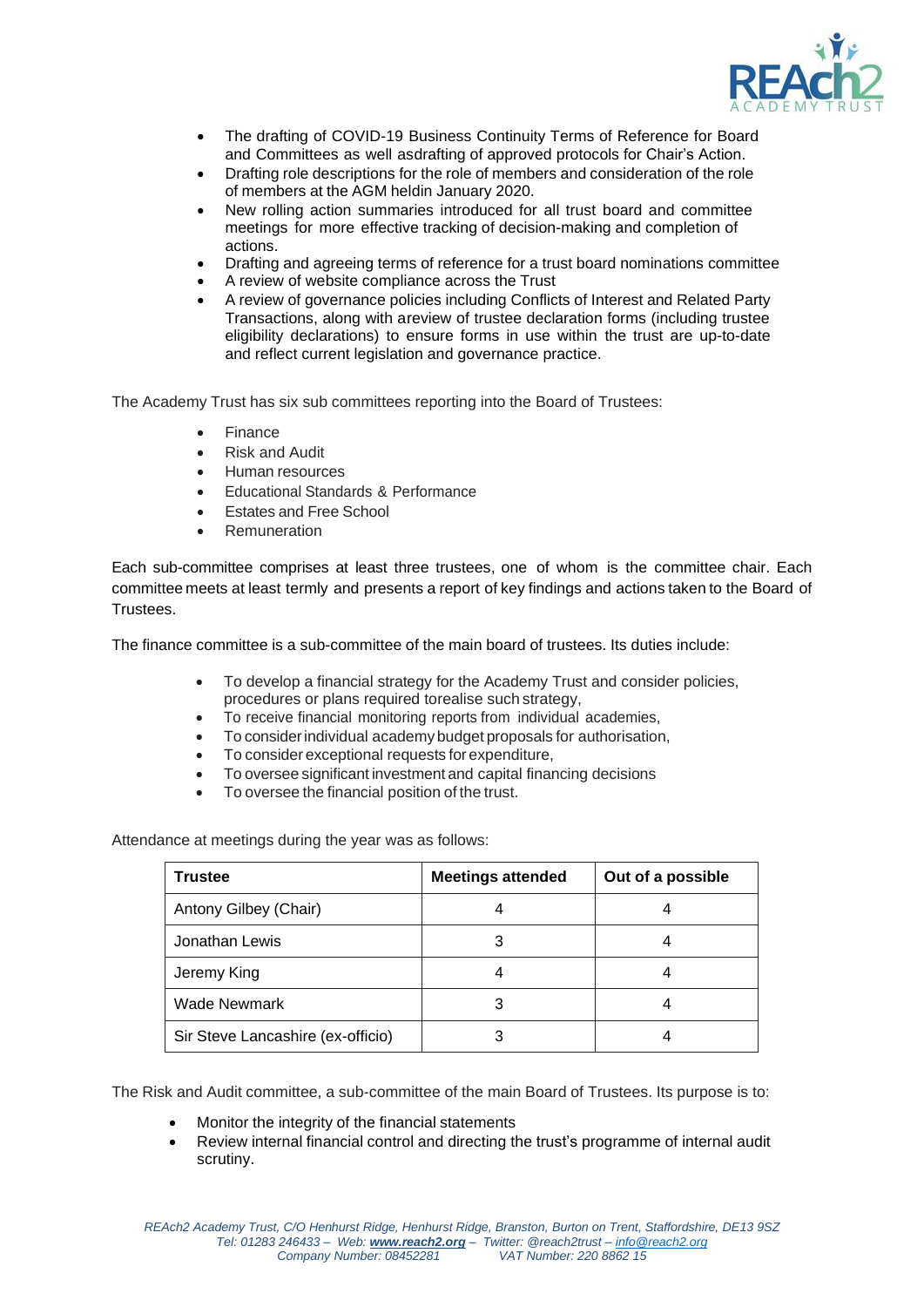

- Reviewing the academy's internal control and risk management systems reporting to the trust board on the adequacy of the trust's controls.
- To review the action and implementation of risk management policy across the Academy Trust, reporting to the Trust board on the adequacy of the Trust's management of risk.
- Making recommendations to the governing body in relation to the appointment, reappointment and removal of the external auditor and approve the remuneration and terms of engagement of the auditor
- Reviewing the auditor's independence and objectivity.

Attendance at meetings in the year was as follows:

| <b>Trustee</b>        | <b>Meetings</b><br><b>Attended</b> | Out of a<br>possible |
|-----------------------|------------------------------------|----------------------|
| Gavin Robert (Chair)  | 5                                  | 6                    |
| Jeremy King           | 6                                  | 6                    |
| Clive Rockingham      | 6                                  | 6                    |
| Teresa Beach          | 6                                  | 6                    |
| <b>Michael Peters</b> | 3                                  | 6                    |

The HR committee, a sub-committee of the main Board of Trustees. Its purpose is to:

- To consider, determine and keep under review any strategies and policies for human resources andorganisational development
- To consider, determine and keep under review effective arrangements for consultation with staff as awhole and for negotiation and consultation with appropriately recognised Trade Unions and/or other representatives
- To undertake the role of the disputed resolution panel to consider appeals against the Chief ExecutiveOfficer or Academy Trust decisions
- To ensure effective measures are in place to promote equality and diversity in employment
- To consider the details of restructuring programs following any necessary approvals in principle by theTrust Board
- To develop strategy and policy in all matters relating to the recruitment, reward, retention, motivationand development of the Academy Trust's staff
- To address the topic of pay for employees below Executive level. Executive Pay should only be reviewed and addressed at the Remuneration Committee.

Attendance at meetings in the year was as follows:

| <b>Trustee</b>                       | <b>Meetings</b><br>attended | Out of a<br>possible |
|--------------------------------------|-----------------------------|----------------------|
| Victoria Pigott (Chair)              | 2                           | 2                    |
| Teresa Beach                         | 2                           | 2                    |
| <b>Colin Powell</b>                  |                             | 2                    |
| Ralph Kugler                         | 2                           | 2                    |
| Sir Steve Lancashire(ex-<br>officio) | 2                           | 2                    |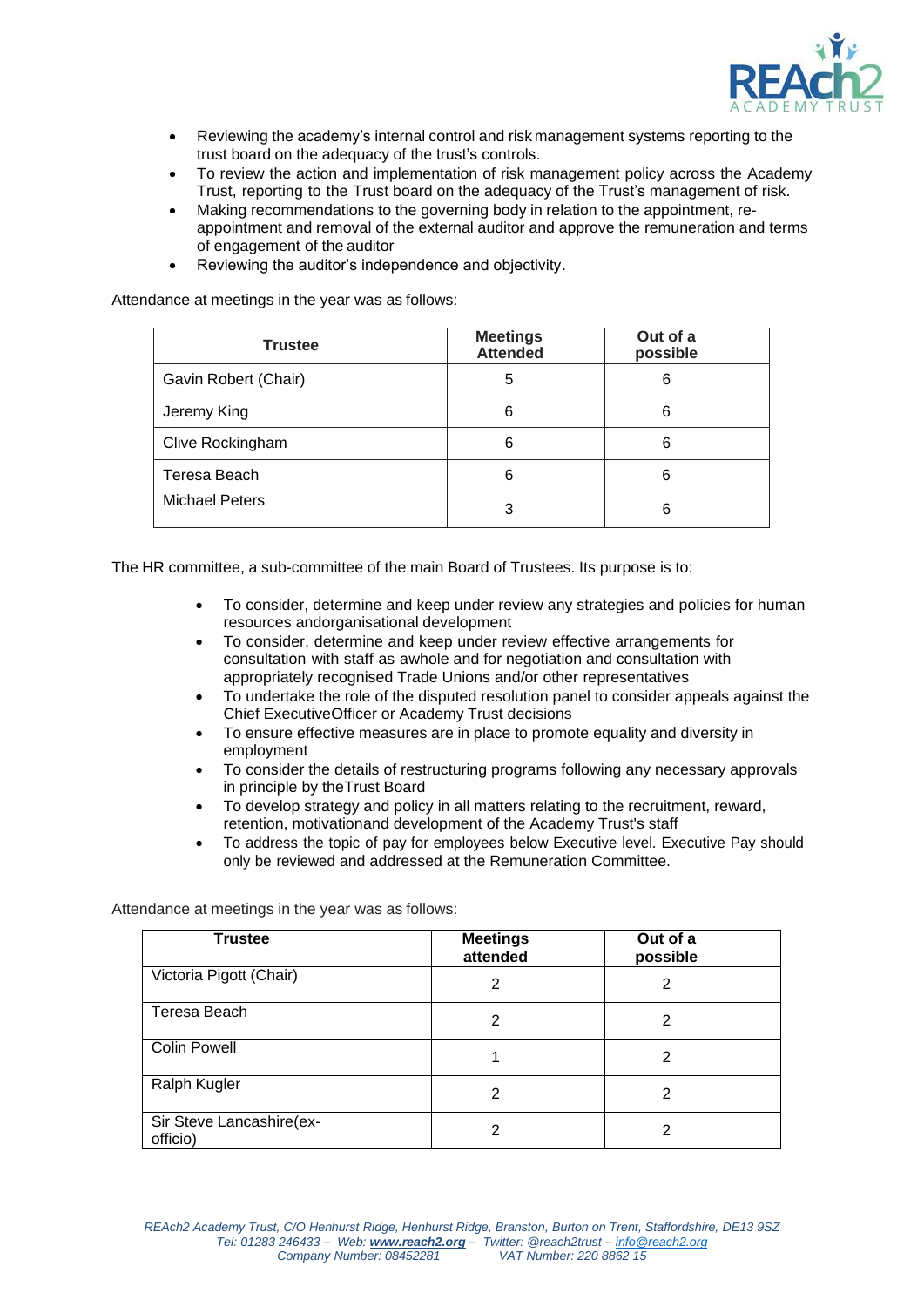

The Education, Standard and Performance committee, a sub-committee of the main Board of Trustees. Its purposeis to:

- To ensure that the highest possible standards are set and maintained across the Academy Trust
- To receive a termly report from the Executive Team regarding standards and performance of theAcademy Trust against key performance indicators
- To identify any areas of concern in respect of standards and performance and to implement an actionplan with the Executive Team
- To ensure that the Academy Trust's curriculum is balanced and broadly based
- To scrutinise and review Academy Trust policies for recommendation to the Trust Board
- To ensure that effective processes are in place for the quality assurance and selfevaluation of teaching and learning, the curriculum, inclusion and the sharing of good practice across the AcademyTrust
- To support the Chief Executive Officer in the creation, implementation and monitoring of the AcademyTrust's self-evaluation development plan and any post-Ofsted action plan
- To advise the Trust Board with respect to targets for student achievement across the Academy Trust
- To ensure that effective arrangements are in place across the Academy Trust for pupil support andrepresentation, for monitoring pupil attendance and for pupil discipline.

Attendance at meetings in the year was as follows:

| <b>Trustee</b>                       | <b>Meetings</b><br>attended | Out of a<br>possible |
|--------------------------------------|-----------------------------|----------------------|
| Michael Peters (Chair)               | 3                           | 3                    |
| <b>Colin Powell</b>                  | 2                           | 3                    |
| Jonathan Lewis                       |                             | 3                    |
| Louise Askew                         | 2                           | 3                    |
| Sir Steve Lancashire(ex-<br>officio) | ◠                           | 3                    |

The Estates and Free Schools committee, a sub-committee of the main Board of Trustees. Its purpose is to:

- To ensure that the operation and asset management of the Trust's estate, is delivered appropriately
- To ensure that the Free Schools programme is delivered appropriately
- To ensure that effective processes are in place for the quality assurance of the Executive's work on Estates and capital management and on overall project management of the Free Schools programme,identifying any areas of concern or untapped potential and overseeing appropriate planning and actionby the Executive Team
- To ensure that capital requirements are taken into account in the development, implementation and review of any Trust policies, programmes for reserves and investment and funding decisions, workingclosely with the Finance Committee
- To identify, initiate, consider and keep under review the fullest range of external sources and avenuesfor capital funding and to ensure an appropriate pursuit by the executive of options with the best potential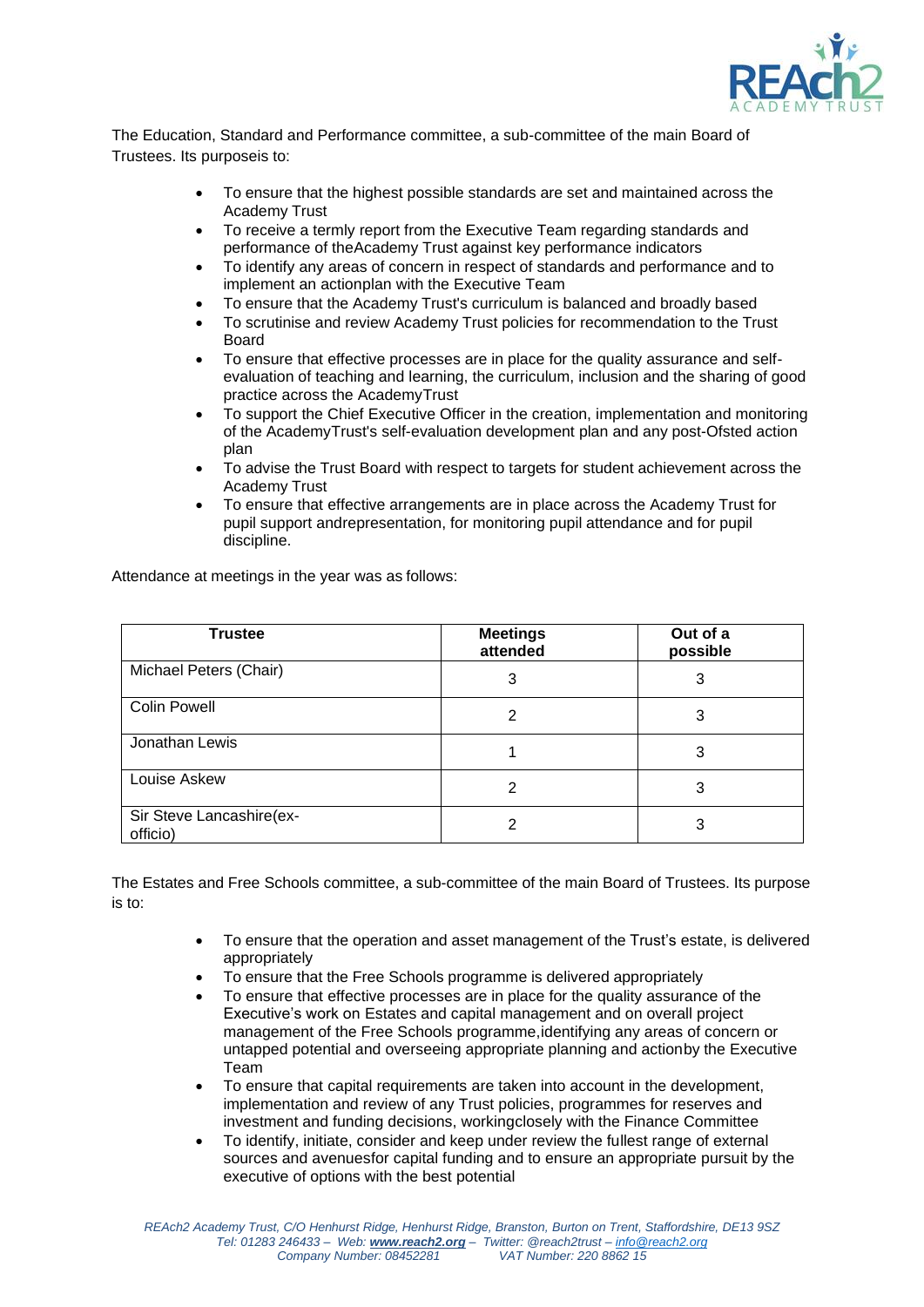

- To scrutinise, review and where appropriate approve relevant policies, where relevant in liaison withother Trust Board Committees
- To scrutinise and review the estates teams' role in terms of reporting into the Health, Safety and Wellbeing function along with the expedient resolution of estates related health and safety defectsand/or implementation of appropriate risk control measures.

Attendance at meetings in the year was as follows:

| Trustee              | <b>Meetings</b><br>attended | Out of a<br>possible |
|----------------------|-----------------------------|----------------------|
| Wade Newmark (Chair) | 2                           | 2                    |
| Clive Rockingham     | 2                           |                      |
| David Walker         | 2                           | 2                    |
| Sir Steve Lancashire | 2                           | 2                    |

The Remuneration committee, a sub-committee of the main Board of Trustees. Its purpose is to:

- To consider, determine and keep under review a framework or policy for the remuneration, benefits and incentives of the Chief Executive Officer and such other members of the Senior Executive Teamas the Trust Board shall from time to time direct
- In determining that framework, to seek evidence of the remuneration, benefits and incentives paid tosenior executives in comparable employment within the commercial and voluntary sectors
- To consider the outcome of every appraisal of the performance of the Chief Executive Officer and suchother senior executives as the Board shall from time to time direct
- To make recommendations to the Trust Board as to the remuneration, benefit and incentives that should be paid to the Chief Executive Officer and such other senior executives as the Trust Board shallfrom time to time direct with a view to ensuring that they are encouraged to enhance their performanceand are, in a fair and responsible manner, rewarded for their individual contributions to the success of the Academy Trust and its progress towards fulfilling its objectives.
- To make recommendations to the Trust Board as to the remuneration, benefits and incentives of newlyappointed senior executives
- To determine the policy for and scope of pension arrangements, service agreements, terminationpayments and compensation commitments for the Chief Executive Officer and such other senior executives as the Trust Board shall from time to time direct
- To consider other topics, as defined by the Trust Board from time to time.

Attendance at meetings in the year was as follows:

| Trustee              | <b>Meetings</b><br>attended | Out of a<br>possible |
|----------------------|-----------------------------|----------------------|
| Ralph Kugler (Chair) | 3                           |                      |
| <b>Gavin Robert</b>  | 4                           |                      |
| Jeremy King          | 4                           |                      |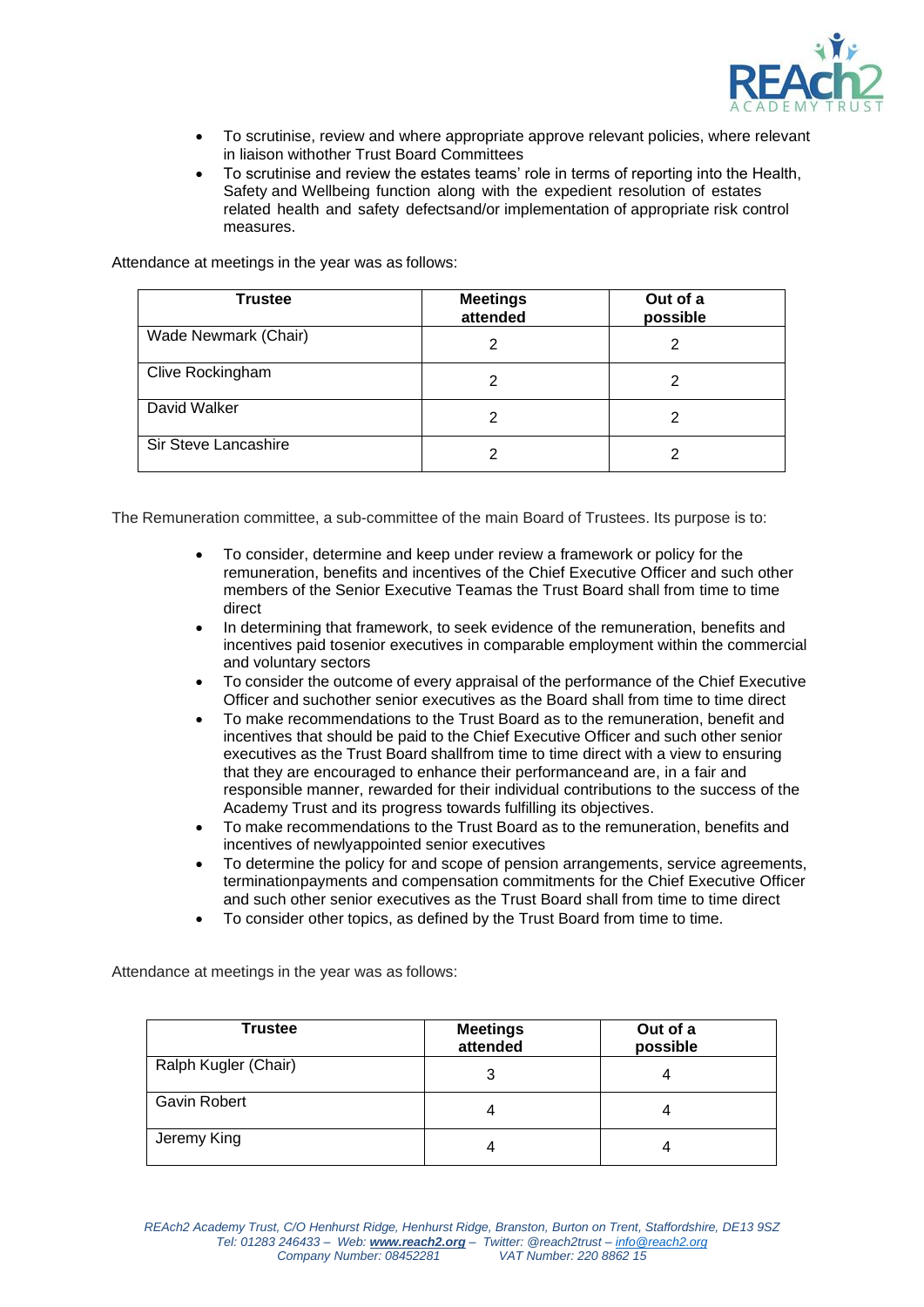

| Louise Askew        | ⊾ |  |
|---------------------|---|--|
| <b>Wade Newmark</b> |   |  |

### **Review of Value for Money**

As Accounting Officer, the Chief Executive has responsibility for ensuring that the academy trust delivers good valueinthe use of public resources. The Accounting Officer understands that the value for money refers to the educational and wider societal outcomes achieved in return for the taxpayers' resources received. During 2019/20 an internal benchmarking process was introduced in relation to the budget return documentation and assessing value for money and was used alongside benchmarking information provided by government. During the year, training sessions were conducted for staff in the use of benchmarking.

The Accounting Officer considered how the academy trust's use of its resources has provided good value for money during each academic year, and reports to the Board of Trustees where value for money can be improved, including the use of benchmarking data where appropriate. The Accounting Officer for the academy trust has delivered improved value for money during the year by:

Continuing to support close working relationship within clusters of schools to enable proactive support and challenge across our academies, including the identification of synergies. Transparency and clarity of spendingschools' budgets is scrutinised and ratified across all tiers of governance. Schools are also able to challenge the Trust in how it spends money.

Providing a greater level of transparency and challenge on school budgets, including longer term planning around schools with investment needs, and those with financial challenges, using benchmarks from other Trustschools as a model for improvement.

Ongoing review of the procurement of services across our academies to achieve better quality, economies of scale and consistent outcomes across the academies, including a better understanding of the benefits of in- house service provision, vs outsourcing key deliverables, such as cleaning and catering.

Educational outcomes have improved by ongoing support from the Trust including receiving regular data reviews and moderation of the academies self-evaluation and school development plans. These are reviewed and challenged at all levels of Governance across the Trust.

Ongoing review both external and internal of our academies to ensure that the expected outcome of the academies during Ofsted are in line with Trust expectations. Intervention is delivered where required.

# **The Purpose of the System of Internal Control**

The system of internal control is designed to manage risk to a reasonable level rather than to eliminate all risk of failureto achieve policies, aims and objectives. It can, therefore, only provide reasonable and not absolute assurance of effectiveness.The system of internal control is based on an on-going process designedto identify and prioritise the risks to the achievement ofthe academytrust policies,aimsand objectives,to evaluate the likelihoodofthoserisksbeing realised and the impact should they be realised, and to manage them efficiently, effectively and economically. The system of internal control has been in place in REAch2 Academy Trust for the period 1 September 2019 to 31 August 2020 and up to the date of approval of the annual report and financial statements.

#### **Capacity to Handle Risks**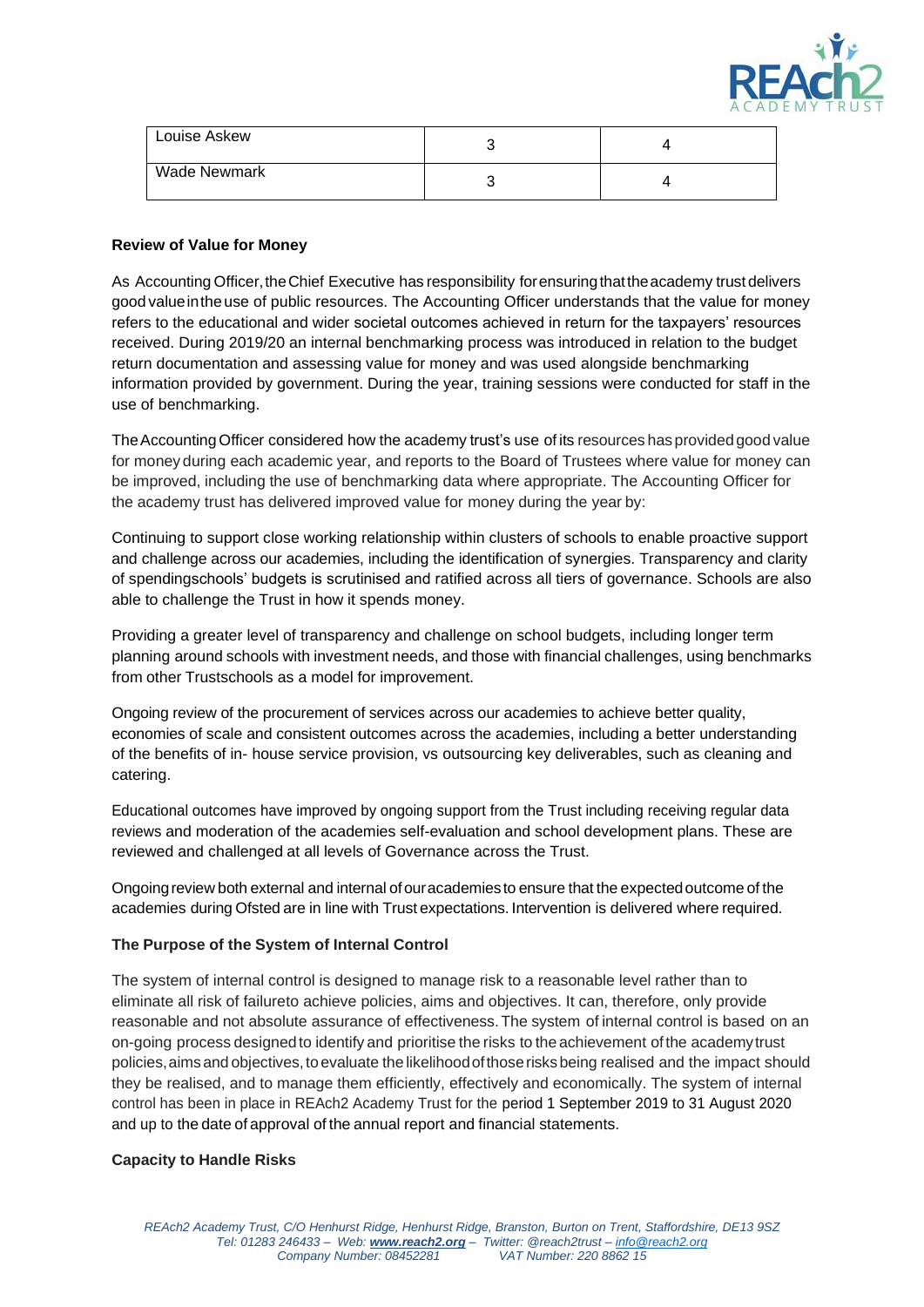

The board of trustees has reviewed the key risks to which the academytrust is exposed together with the operating,financial and compliance controls that have been implementedto mitigate thoserisks. The board of trustees is of the view that there is a formal on-going process for identifying, evaluating and managing the academy trust's significant risks that has been in place for the period 1September2019 to 31 August 2020 and up to the date of approval of the annual report and financial statements. This process is regularly reviewed by the board of trustees and a new risk strategy was implemented from 1 September 2019 to enable consolidation and identification of common risks across the entire trust by embedding the risk framework.

# **The Risk and Control Framework**

The academy trust's system of internal financial control is based on a framework ofregular management information and administrative procedures including the segregation of duties and a system of delegation and accountability. In particular, it includes:

- Comprehensive budgeting and monitoring systems with an annual budget and periodic financial reports which arereviewed and agreed by the boardof trustees
- Regular reviews by the finance committee of reports which indicate financial performance against the forecasts and of major purchase plans,capital works and expenditure programs
- Setting targets to measure financial and other performance
- Clearly defined purchasing (assets purchase or capital investment) guidelines
- Delegation of authority and segregation of duties
- Identificationand management of risk

The board of trustees considered the need for a specific internal audit function and decided to appoint Michelle Roe as an in-house internal Auditor. Given the large size of the trust and the scale of the internal audit function, it was felt that an in-house function was the most effective way of delivering the Trust's internal audit scrutiny.

The work plan for the Internal Auditor is driven and agreed by the Audit and Risk Committee and is informed by risk. The internal auditor's role includes giving advice on financial matters and performing a range of checks on the academy trust's financial and non-financial systems and undertaking Responsible Officer visits. In addition, the checks carried out in the current period included:

- Testing of compliance with the scheme of delegation and internal controls
- Testing of purchase systems
- Testing of procurement

On a termly basis, Michelle Roe the internal auditor reports to the board of trustees, through the risk and audit committee on the operation of the system of control and on the discharge of the board of trustee's financial responsibilities.

Due to the Coronavirus the audit plan could not be fully completed due to visits being suspended so alternative work was completed as agreed by the risk and audit committee.

The work completed in the plan was sufficient to confirm that there were no material control issues and thus no remedial action was required to be taken.

# **Review of Effectiveness**

As accounting officer, the Chief Executive has responsibility for reviewing the effectiveness of the system of internal control. During the yearin question the review has been informed by:

- The work of the internal auditor
- The work of the externalauditor